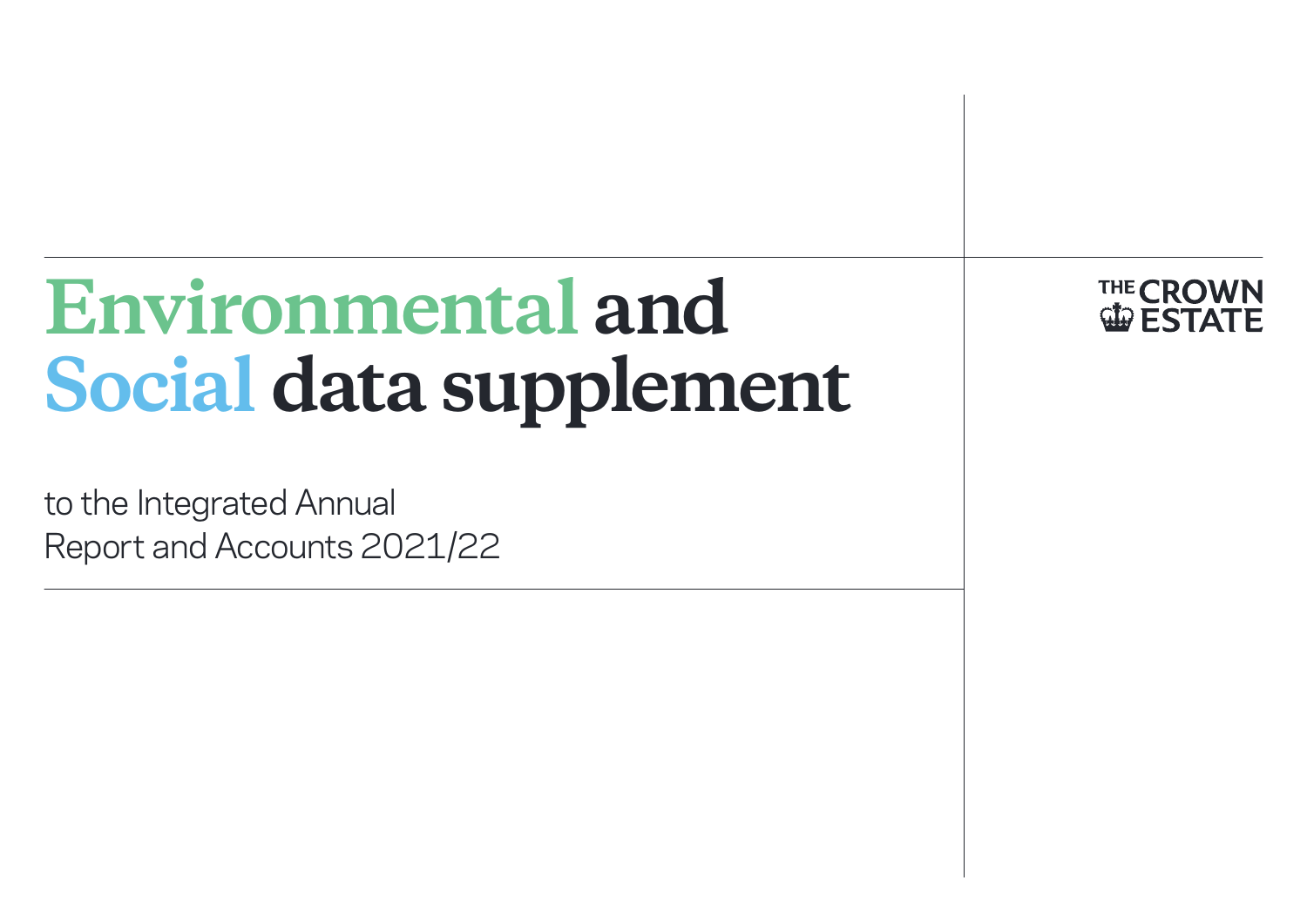Environmental 2-7

#### PURPOSE OF THIS DOCUMENT FOR THIS CONTENTS

This supplement has been prepared to provide a repository of data on subject matter reported in the Environmental and Social reviews (pages 21-33) of the Integrated Annual Report and Accounts 2021/22 which can be found online at thecrownestate.co.uk-Annual-[Report-2022 and should be read i](https://thecrownestate.co.uk/Annual-Report-2022)n conjunction with it for context.

### **Assurance**

KPMG LLP has provided independent limited assurance over selected data included within our Integrated Annual Report at: [thecrownestate.co.uk/Annual-Report-2022](https://thecrownestate.co.uk/annual-report-2022/), using the assurance standard ISAE (UK) 3000 and, for selected greenhouse gas data, ISAE 3410. KPMG has issued an unqualified opinion over the selected data and their full assurance statement is available on our website which, together with our Reporting Criteria, should be read in conjunction with the selected data in this report. See both KPMG's opinion and our [Reporting Criteria at: thecrownestate. co.uk/](https://thecrownestate.co.uk/annual-report-2022/assurance) assurance-reporting. The data subject to KPMG's assurance has been reproduced in this report where you see the symbol  $\mathbb{A}$ .

|                                                                                   | page number    | Supplement Annual Report<br>page number |
|-----------------------------------------------------------------------------------|----------------|-----------------------------------------|
| TOWARDS A NET ZERO CARBON FUTURE                                                  |                |                                         |
| <b>Renewables</b>                                                                 |                |                                         |
| Offshore wind generated renewable energy                                          | $\overline{c}$ | 23                                      |
| Carbon emissions avoided from the generation<br>of offshore wind renewable energy | $\overline{c}$ | 23                                      |
| Purchased renewables                                                              | $\mathbf{Z}$   | 23                                      |
| On-site generation                                                                | $\overline{c}$ | 23                                      |
| Energy use                                                                        |                |                                         |
| Absolute and intensity (Scopes 1 and 2)                                           | 3              | 24                                      |
| Energy savings                                                                    | 3              | 23                                      |
| Energy costs                                                                      | 3              |                                         |
| Greenhouse gas emissions                                                          |                |                                         |
| Absolute and intensity (Scopes 1 and 2)                                           | 4              | 24                                      |
| Scope 3                                                                           | 4              | 25                                      |
| Breakdown of all emissions reported                                               | 5              |                                         |
| STEWARDING THE UK'S NATURAL<br>ENVIRONMENT AND BIODIVERSITY                       |                |                                         |
| Waste                                                                             |                |                                         |
| Operational waste                                                                 | 6              | 26                                      |
| Construction waste                                                                | 6              | 26                                      |
| Water                                                                             |                |                                         |
| Water consumption                                                                 | 7              | 26                                      |
| Habitat creation and conservation                                                 |                |                                         |
| Green space                                                                       | 7              | 26                                      |
| Windsor designated land                                                           | 7              | 27                                      |
|                                                                                   |                |                                         |

|                                                          | page number    | Supplement Annual Report<br>page number |
|----------------------------------------------------------|----------------|-----------------------------------------|
| <b>OUR COMMUNITIES</b>                                   |                |                                         |
| Supporting employment in local<br>communities            | 8              | 29                                      |
| HEALTH, WELLBEING AND DIVERSITY                          |                |                                         |
| <b>Health and safety</b>                                 | 9              | 29                                      |
| Our people                                               |                |                                         |
| Wellbeing and mental health                              | 1 <sub>0</sub> | 30                                      |
| Employee engagement                                      | 10             | 30                                      |
| Ethnicity                                                | 11             | 30                                      |
| Female representation                                    | 11             | 31                                      |
| Staff breakdown by gender, employment type<br>and region | 11             |                                         |
| Gender pay gap                                           | 12             | 31                                      |
| Learning and development                                 | 12             | 32                                      |
| Volunteering                                             | 12             | 33                                      |
| Staff turnover                                           | 13             | 32                                      |
| STAKEHOLDER ENGAGEMENT                                   |                |                                         |
| Our customers                                            |                |                                         |
| Customer satisfaction                                    | 14             | 33                                      |
| Net Promoter Score                                       | 14             | 33                                      |

### **Methodologies**

For more information, see [thecrownestate.co.uk/assurance-reporting](https://www.thecrownestate.co.uk/annual-report-2022/assurance)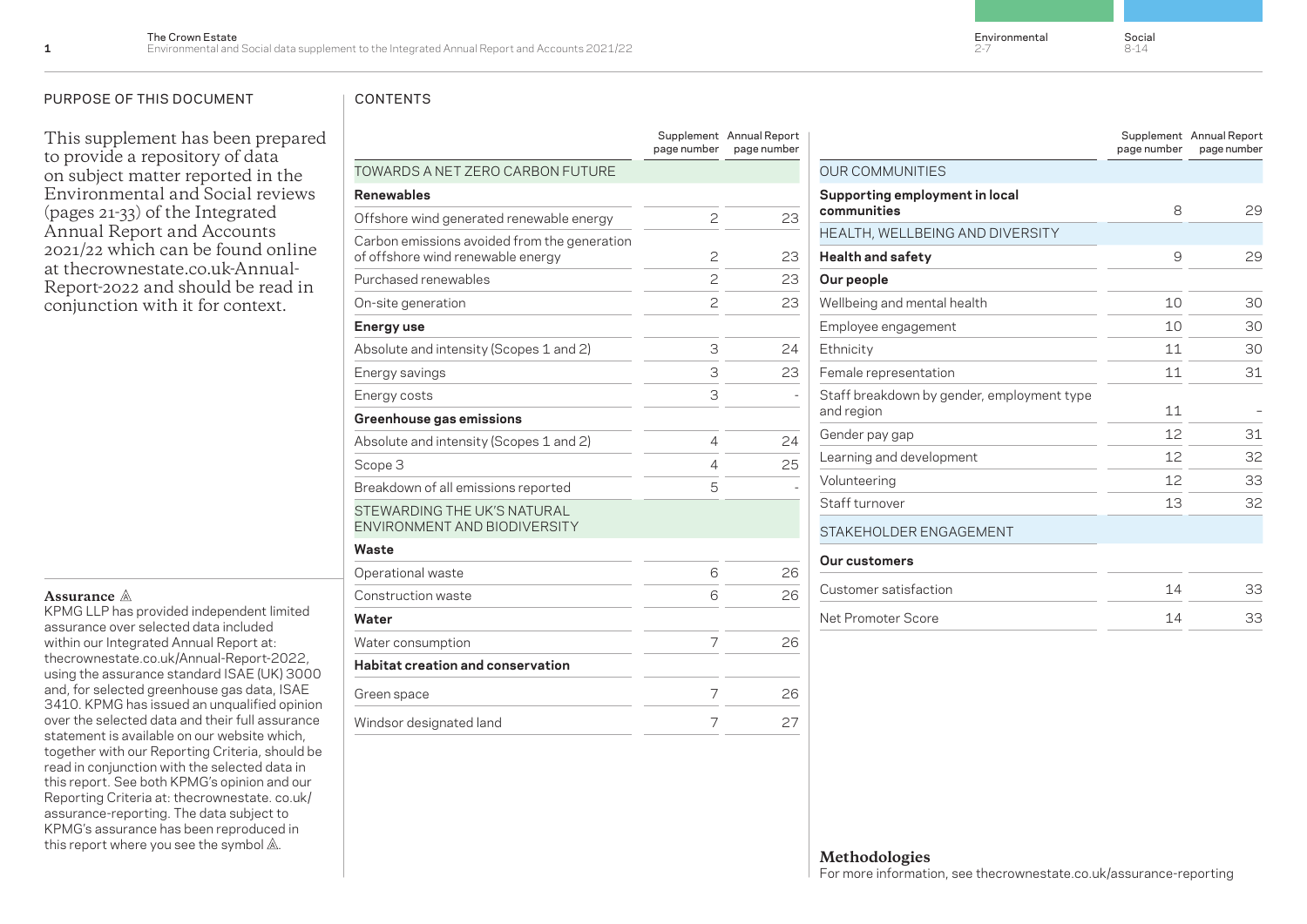### TOWARDS A NET ZERO CARBON FUTURE

### **Renewables**

#### **Offshore wind generated renewable energy**

During 2021/22, across our seabed holdings, cumulative operational capacity in the offshore wind sector increased from 9.61GW to 10.78GW (an increase of 1.17GW ).

#### **Cumulative capacity of offshore wind**

|                          |       | 2017/18 2018/19 2019/20 2020/21 2021/22 |                               |
|--------------------------|-------|-----------------------------------------|-------------------------------|
| Cumulative capacity (GW) | 75 77 | 9.31                                    | 9.61 <b>10.78</b> $\triangle$ |

### **Cumulative GW of offshore renewable energy installed**



Data from 2014/15 onwards shows GW capacity from turbines installed and operating (i.e. grid connected). Previous years' data included those installed but not yet operating.

#### **Carbon emissions avoided from the generation of offshore wind renewable energy**

|                                        | 2020/21                                 | 2021/22      |
|----------------------------------------|-----------------------------------------|--------------|
| Total electricity generated (TWh)      | 35.3                                    | 34.0         |
| Carbon emissions avoided (tCO $_{2}$ ) | $14.1$ million $\overline{\phantom{a}}$ | 13.3 million |

Carbon emissions avoided represents the carbon dioxide that would have been emitted by traditional power stations to generate electricity, in the absence of renewable energy.

A study of greenhouse gas emissions of the UK electricity system by R.C. Thomson (2014) demonstrated that wind power displaces coal- and gas-fired power stations, and that partial loading of fossil-fuelled power stations has an efficiency penalty of 11%.

The CO<sub>2</sub> displaced by offshore wind can be calculated by using BEIS' emissions statistics for 'all fossil fuels' and subtracting 11% to account for the induced efficiency penalty.

### **Purchased renewables**

99% (2020/21: 71%) of our electricity purchased (relating to 93% of electricity meters) during the year was from renewable sources.

### **On-site generation (direct-managed portfolio)**

|                           | 2017/18    | 2018/19    | 2019/20    | 2020/21 | 2021/22 |
|---------------------------|------------|------------|------------|---------|---------|
|                           | <b>MWh</b> | <b>MWh</b> | <b>MWh</b> | MWh     | MWh     |
| Solar photovoltaics (PVs) | 500        |            | 589        |         | 133     |

 $\triangle$  Independent limited assurance (see inside front cover)

Environmental

2-7

on **pages 23**

[See related information in the Annual Report](https://thecrownestate.co.uk/Annual-Report-2022)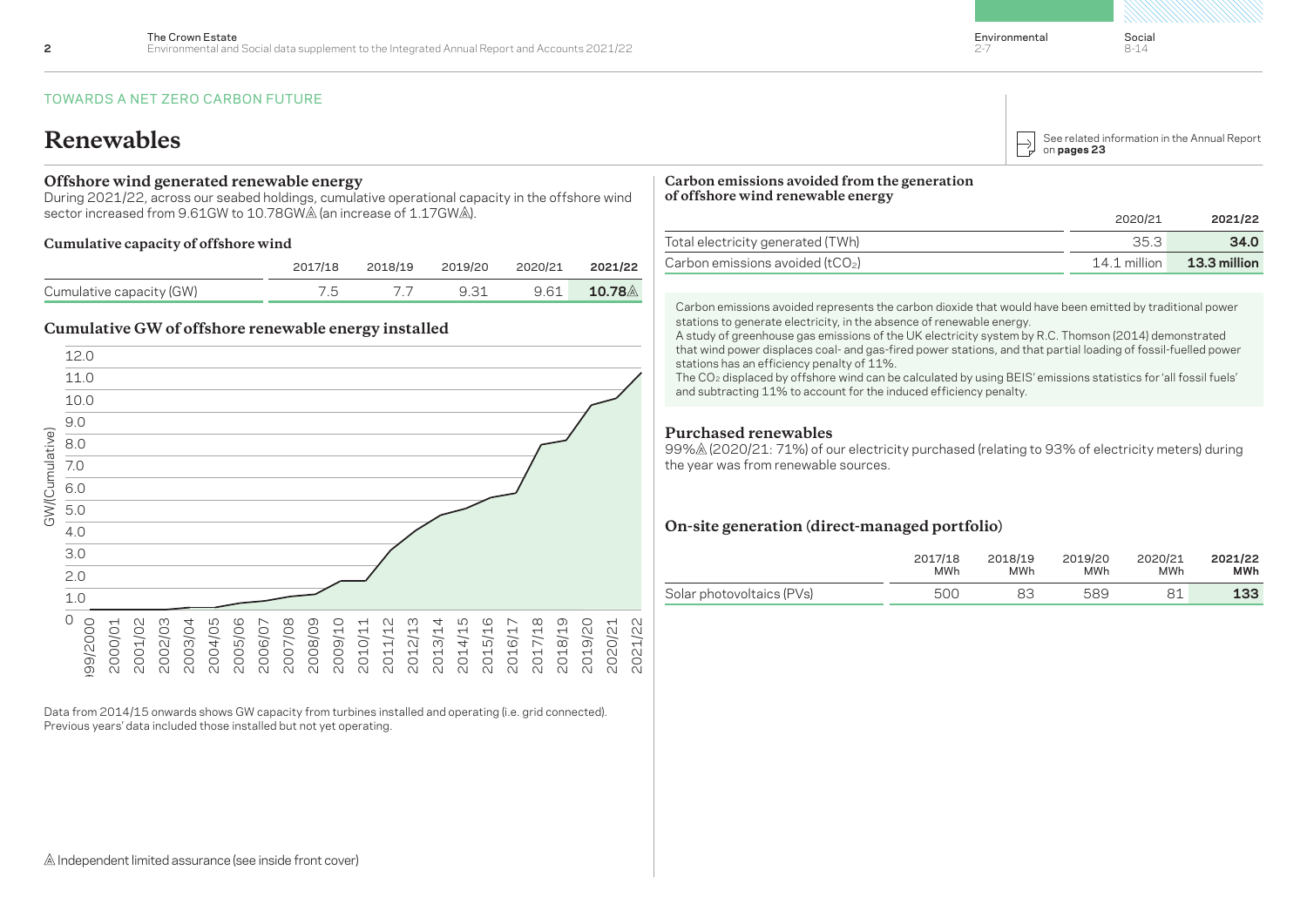### TOWARDS A NET ZERO CARBON FUTURE

### **Energy use – absolute1,2**

|                  |         |         | Absolute (MWh)     | Like-for-like (MWh)          |         |         |                              |
|------------------|---------|---------|--------------------|------------------------------|---------|---------|------------------------------|
| Source           | 2019/20 | 2020/21 | 2021/22            | Year-on-<br>year<br>% change | 2020/21 | 2021/22 | Year-on-<br>year<br>% change |
| Electricity      | 68.073  | 52.262  | 60.134             | $+15%$                       | 48.396  | 57,839  | $+20%$                       |
| Fuel             | 38,293  | 28,408  | 24.270             | $-15%$                       | 24.292  | 23,205  | $-4%$                        |
| Total            | 106.366 | 80.670  | 84.404 $\triangle$ | $+5%$                        | 72.688  | 81.044  | $+11%$                       |
| Number of assets | 158     | 145     | 136                | $-6\%$                       | 120     | 120     |                              |

### **Energy intensity (kWh/m2 )**

| Total intensity <sup>3</sup>                  | 191 | 136 | 109 | $-20%$  |
|-----------------------------------------------|-----|-----|-----|---------|
| Office/mixed use (GIA) <sup>4</sup>           | 413 | 294 | 204 | $-31%$  |
| Retail shopping centres<br>(CPA) <sup>4</sup> | 89  | 76  | 91  | $+20%$  |
| Retail parks (exterior<br>$area)^4$           | h   | 4   | 1 ก | $+154%$ |

1 All data relates to those assets where The Crown Estate is responsible for procuring the energy.

- 2 The absolute data reported above represents 88% of floor areas in our London and Regional portfolios and on the Windsor Estate where The Crown Estate is responsible for procuring the energy (2020/21: 88%).
- 3 The energy intensity data represents 73% (2020/21: 39%) of floor areas. Assets contributing to the figure account for 86% (2020/21: 59%) of the absolute energy consumed at directly managed properties in 2021/22 .
- 4 Energy intensity is split according to sector types, in recognition of the varied asset operation, data coverage and resulting energy profiles.

The office/mixed-use denominator is based on whole building gross internal area (GIA). The retail shopping centre (enclosed space) denominator is based on common parts area (CPA), in line with the Better Building Partnership approach to benchmarking. The retail parks denominator is based on exterior area associated with external lighting and services (exterior), again in line with the Better Building Partnership approach to benchmarking.

Environmental

2-7

 $\textbf{Energy use} \begin{array}{|c|c|c|} \hline \textbf{S} & \textbf{See related information in the Annual Report} \\\hline \textbf{S} & \textbf{on pages 23-24} \\\hline \end{array}$  $\textbf{Energy use} \begin{array}{|c|c|c|} \hline \textbf{S} & \textbf{See related information in the Annual Report} \\\hline \textbf{S} & \textbf{on pages 23-24} \\\hline \end{array}$  $\textbf{Energy use} \begin{array}{|c|c|c|} \hline \textbf{S} & \textbf{See related information in the Annual Report} \\\hline \textbf{S} & \textbf{on pages 23-24} \\\hline \end{array}$ 

### **Energy savings**

Energy saving measures, across 28 directly managed assets, represent expected energy savings of 2.561 million kWh and equivalent savings of £0.3 million. The energy savings equate to 504 tCO2e avoided.

### **Energy costs (where The Crown Estate is responsible for procuring the energy)**

| Fuel type   | 2017/18<br>£m | 2018/19<br>£m | 2019/20<br>£m | 2020/21<br>£m | 2021/22<br>£m |
|-------------|---------------|---------------|---------------|---------------|---------------|
| Electricity |               | 92            | 98            | 6.6           | 11.9          |
| Gas         | 0.9           | 1.3           | 1.3           | 1.5           | 1.7           |
| Total       | 8.1           | 10.5          | 111           | 8.1           | 13.6          |

### **Estimations and uncertainty**

We are always seeking to improve the quality of our data and to use the latest and most accurate industry models. Despite this, environmental reporting in particular is an evolving area and our reporting necessarily involves certain estimates and assumptions.

### **Methodology for quantification and reporting of energy and carbon data**

We quantify and report our organisational greenhouse gas (GHG) emissions according to the GHG Protocol, using the operational control approach. Energy use data has been collated and converted into carbon dioxide equivalent  $(CO_2e)$  using the UK government Conversion Factors for Company Reporting in order to calculate emissions from corresponding activity data.

This report is prepared in accordance with the GHG Protocol's Scope 2 Guidance. We therefore report both a location-based and market-based Scope 2 emissions figure (and Scope 3 as applicable). The Scope 2 market-based figure reflects emissions from electricity purchasing decisions that we make. When quantifying emissions using the market-based approach we use supplier specific emissions factors where possible.

If these factors are unavailable, a residual mix emissions factor is used and, as a final alternative, a location-based grid emissions factor is used.

[More information can be found in our Environmental Reporting Criteria](https://thecrownestate.co.uk/annual-report-2022/assurance) online at: **thecrownestate.co.uk/assurance-reporting**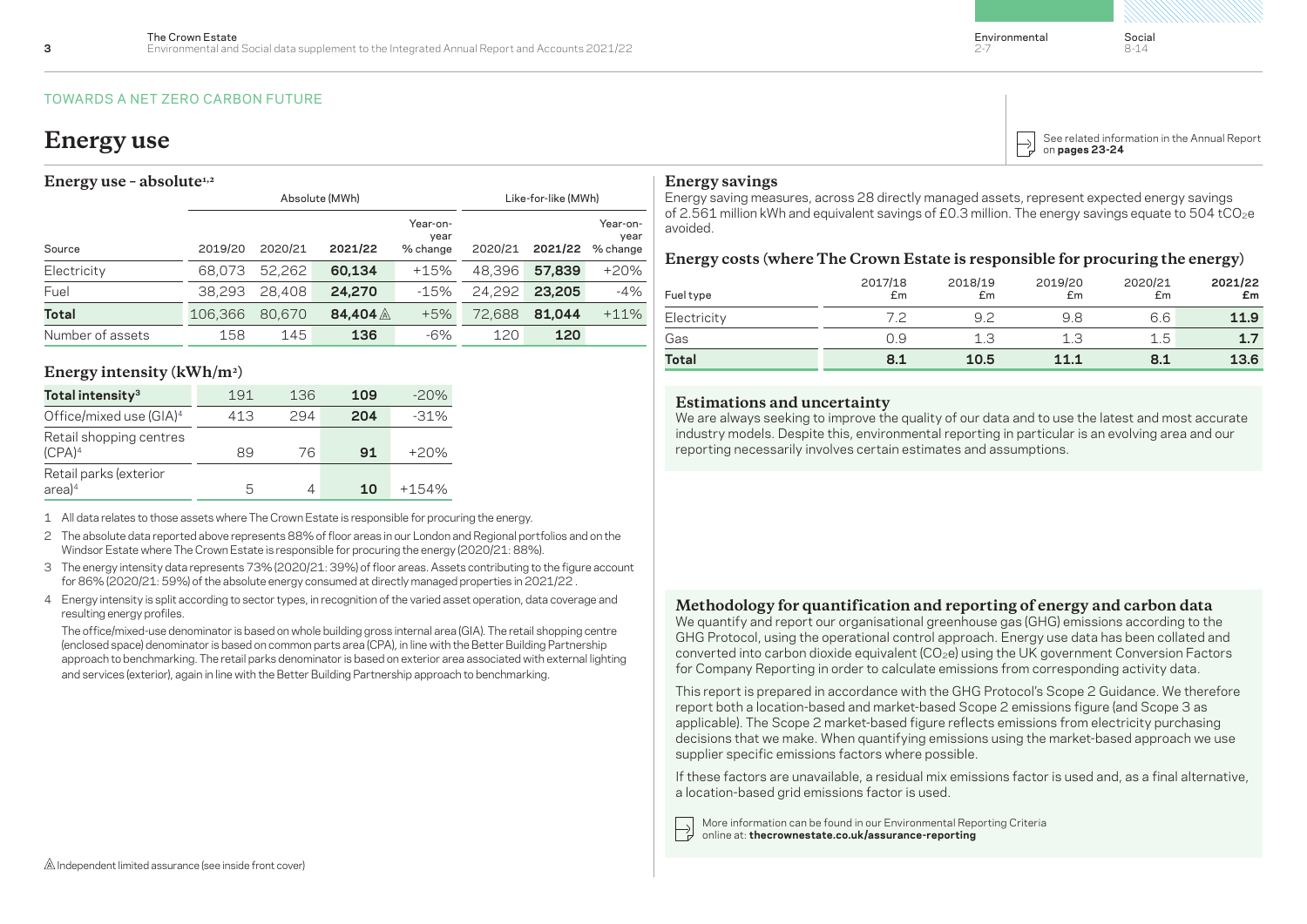### TOWARDS A NET ZERO CARBON FUTURE

|                             | <b>GHG Protocol category</b>                                    | 2019/20<br>(tCO <sub>2</sub> e) | 2020/21<br>(tCO <sub>2</sub> e) | 2021/22<br>(tCO <sub>2</sub> e) |
|-----------------------------|-----------------------------------------------------------------|---------------------------------|---------------------------------|---------------------------------|
| Scope 3                     | Category 3: electricity and transmission<br>distribution losses | 1,477                           | 1,048                           | 1,130                           |
| Scope 3                     | Category 6: business travel                                     | 181                             | 52                              | 20                              |
| Scope 3                     | Category 8: leased vehicles/ machinery/ tools <sup>4</sup>      | n/a                             | n/a                             | 134                             |
| Scope 3<br>(location-based) | Category 13: evidenced customer-purchased<br>electricity        | 8,232                           | 4,549                           | 6,205                           |
|                             | <b>Gross Scope 3 emissions</b>                                  | 9.890                           | 5.649                           | 7.489                           |
|                             | Year-on-year percentage increase /(decrease)                    | $(0.1\%)$                       | (42.9%)                         | 32.6%                           |

Category 13: evidenced customer-purchased

Scope 3 (market-based)

### **Greenhouse gas emissions – absolute Scopes 1 and 21**

| Total intensity $^3$                   |                                                      | 44                                      | 29                                        | 22                                      |
|----------------------------------------|------------------------------------------------------|-----------------------------------------|-------------------------------------------|-----------------------------------------|
| Emissions intensity (2019/20) baseline | (kgCO <sub>2</sub> e)<br>m <sup>2</sup>              | (kgCO <sub>2</sub> e)<br>m <sup>2</sup> | (kgCO <sub>2</sub> e)<br>m <sup>2</sup> ) |                                         |
| Scope 2<br>(market-based)              | Emissions from generated electricity usage           | 1,760                                   | 4.253                                     | 125 $\mathbb A$                         |
|                                        | Year-on-year percentage decrease                     | 9.3%                                    | 21%                                       | 13%                                     |
|                                        | Gross Scope 1 and 2 emissions (location-<br>based)   | 16,704                                  |                                           | 13,227 11,519                           |
| Scope 2<br>(location-based)            | Emissions from generated electricity usage           | 9,247                                   | 7.681                                     | 7.514 $\mathbb A$                       |
|                                        | <b>Total Scope 1</b>                                 | 7,457                                   | 5.546                                     | 4,005 $\triangle$                       |
| Scope 1                                | Owned vehicles and machinery <sup>4</sup>            | n/a                                     | n/a                                       | 225                                     |
| Scope 1                                | Refrigerants <sup>4</sup>                            | n/a                                     | n/a                                       | 285                                     |
| Scope 1                                | Direct emissions from fleet and heating of buildings | 7,457                                   | 5,546                                     | 3,495                                   |
| Emission scopes                        |                                                      | 2019/20<br>(tCO <sub>2</sub> e)         | (tCO <sub>2</sub> e)                      | 2020/21 2021/22<br>(tCO <sub>2</sub> e) |

| <b>IV LAI III LUI IJILY</b>                | -- | __ |
|--------------------------------------------|----|----|
| Office/mixed-use (GIA) <sup>2</sup>        |    |    |
| Retail shopping centres (CPA) <sup>2</sup> |    |    |
| Retail parks (exterior area) <sup>2</sup>  |    |    |

1 All data relates to those assets where The Crown Estate is responsible for procuring the energy.

- 2 The absolute data reported above represents 69% of floor areas of our London and Regional portfolios and on the Windsor Estate (2020/21: 68%).
- 3 Carbon intensity data represents 73% (2020/21: 39%) of the floor area. Assets contributing to the intensity data account for 86% (2020/21: 59%) of the absolute energy consumed at properties where The Crown Estate is responsible for procuring the energy.
- 4 For prior years owned vehicles and machinery emissions were included within direct emissions from fleet and heating of buildings. A more granular approach has been adopted in 2021/22 enabling us to disclose the emissions for this category. No data was collected for refrigerants in 2019/20 or 2020/21.

**Market-based emissions:** emissions from electricity usage calculated taking into account the sources of the energy purchased (e.g. validated renewable sources) and the corresponding emissions actually released into the atmosphere (i.e. as a result of the purchase of

Environmental 2-7

Social 8-14

| Greenhouse gas emissions |                                                                 |                                                              |       |                                                        |                                 |                                                            |                                 | See related information in the Annual Report<br>on pages 24-25 |       |  |
|--------------------------|-----------------------------------------------------------------|--------------------------------------------------------------|-------|--------------------------------------------------------|---------------------------------|------------------------------------------------------------|---------------------------------|----------------------------------------------------------------|-------|--|
|                          | Greenhouse gas emissions - absolute Scopes 1 and 2 <sup>1</sup> |                                                              |       | Greenhouse gas emissions - absolute (indirect Scope 3) |                                 |                                                            |                                 |                                                                |       |  |
| Emission scopes          |                                                                 | 2020/21 2021/22<br>2019/20<br>$(tCO2e)$ $(tCO2e)$<br>(tCO2e) |       |                                                        | 2019/20<br>(tCO <sub>2</sub> e) | 2020/21<br>(tCO2e)                                         | 2021/22<br>(tCO <sub>2</sub> e) |                                                                |       |  |
| Scope 1                  | Direct emissions from fleet and heating of buildings            | '.457                                                        | 5.546 | 3,495                                                  | Scope 3                         | Category 3: electricity and transmission                   |                                 |                                                                |       |  |
| Scope 1                  | Refrigerants <sup>4</sup>                                       | n/a                                                          | n/a   | 285                                                    |                                 | distribution losses                                        | 1.47                            | 1,048                                                          | 1,130 |  |
| Scope 1                  | Owned vehicles and machinery <sup>4</sup>                       | n/a                                                          | n/a   | 225                                                    | Scope 3                         | Category 6: business travel                                | 181                             | 52                                                             | 20    |  |
|                          | <b>Total Scope 1</b>                                            | 7.457                                                        | 5.546 | 4.005 $\mathbb A$                                      | Scope 3                         | Category 8: leased vehicles/ machinery/ tools <sup>4</sup> | n/a                             | n/a                                                            | 134   |  |
|                          |                                                                 |                                                              |       |                                                        |                                 |                                                            |                                 |                                                                |       |  |

|         | <b>Total gross Scope 3 emissions</b>                                     |     | n/a 196,736 121,847 |        |  |
|---------|--------------------------------------------------------------------------|-----|---------------------|--------|--|
| Scope 3 | Category 13: downstream leased assets                                    | n/a | 42.051              | 41.311 |  |
| Scope 3 | Category 7: employee commuting                                           | n/a | 358                 | 101    |  |
| Scope 3 | Category 5: waste generated in operations                                | n/a | 169                 | 108    |  |
| Scope 3 | Category 2: capital goods                                                | n/a | 49.054              | 27.315 |  |
| Scope 3 | Category 1: purchased goods and services                                 | n/a | 99.455              | 45,523 |  |
|         | Additional Scope 3 categories to be reported against as part of our SBTs |     |                     |        |  |

electricity 15 1,030 **–**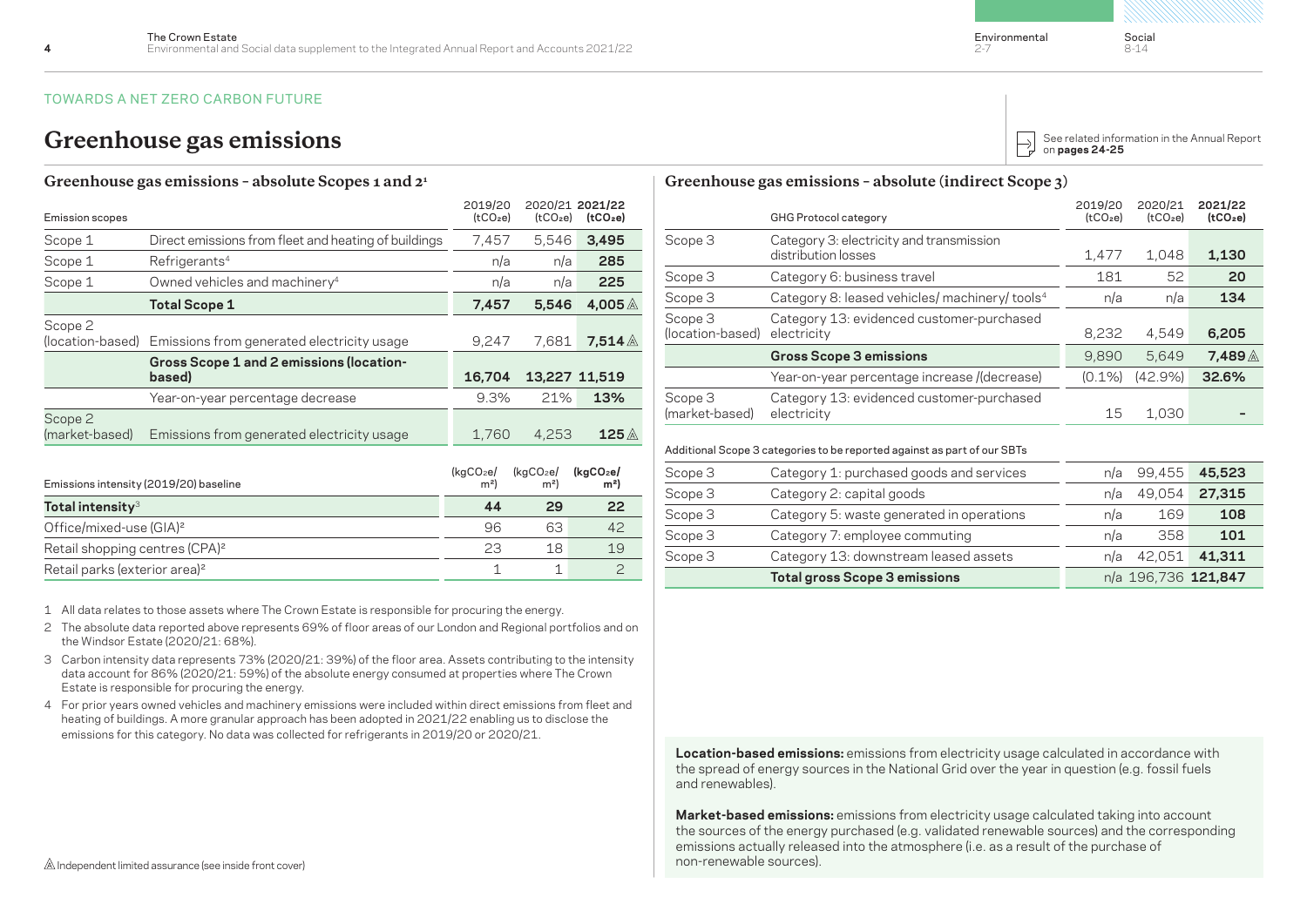Environmental  $2 - 7$ 

Social 8-14

### TOWARDS A NET ZERO CARBON FUTURE

## **Greenhouse gas emissions** continued

### **Greenhouse gas emissions**

Direct and indirect GHG emissions, by scope, weight and source (tCO<sub>2</sub>e)

|                                                                         |                                   | 2017/18      | 2018/19 | 2019/20 | 2020/21        | 2021/22            |
|-------------------------------------------------------------------------|-----------------------------------|--------------|---------|---------|----------------|--------------------|
| Direct energy consumption                                               | Gas and heating fuel in buildings | 5,246        | 6,279   | 7,080   | 5,178          | 3,495              |
|                                                                         | Refrigerants                      | n/a          | n/a     | n/a     | n/a            | 285                |
|                                                                         | Fleet (petrol and diesel)         | 172          | 165     | 168     | 109            | 23                 |
|                                                                         | Machinery fuels                   | 245          | 234     | 209     | 259            | 202                |
|                                                                         | <b>Total Scope 1 emissions</b>    | 5,663        | 6,678   | 7,457   | 5,546          | 4,005 $\triangle$  |
| <b>Scope 2 emissions</b>                                                |                                   |              |         |         |                |                    |
| Electricity generated - indirect energy consumption                     |                                   | 14,542       | 11,738  | 9,247   | 7,681          | 7,514              |
|                                                                         | <b>Total Scope 2 emissions</b>    | 14,542       | 11,738  | 9,247   | 7,681          | 7,514 $\mathbb A$  |
| Scope 3 emissions                                                       |                                   |              |         |         |                |                    |
| Category 3: electricity transmission and distribution losses (modelled) | London and Regional portfolios    | 2,130        | 1,640   | 1,446   | 983            | 1,104              |
|                                                                         | Windsor                           | 33           | 37      | 31      | 65             | 26                 |
|                                                                         | <b>Total</b>                      | 2,163        | 1,677   | 1,477   | 1,048          | 1,130              |
| Category 6: business travel                                             | Taxi                              | $\mathbf{2}$ | 2       | 2       | 1              | 1                  |
|                                                                         | Rail                              | 17           | 13      | 13      | 5              | 3                  |
|                                                                         | Air                               | 137          | 147     | 149     | 39             | $\overline{2}$     |
|                                                                         | Personal car                      | 32           | 16      | 17      | $\overline{7}$ | 14                 |
|                                                                         | <b>Total</b>                      | 188          | 178     | 181     | 52             | 20                 |
| Category 8: leased vehicles/machinery/tools                             | <b>Total</b>                      | n/a          | n/a     | n/a     | n/a            | 134                |
| Category 13: evidenced customer-purchased energy                        | <b>Total</b>                      | 8,722        | 8,048   | 8,232   | 4,549          | 6,205              |
|                                                                         | <b>Total Scope 3 emissions</b>    | 11,073       | 9,903   | 9,890   | 5,649          | 7,489 △            |
|                                                                         | Gross Scope 1, 2 and 3 emissions  | 31,278       | 28,319  | 26,594  | 18,876         | 19,008 $\triangle$ |

This table does not reflect the additional Scope 3 categories to be reported against as part of our SBTs.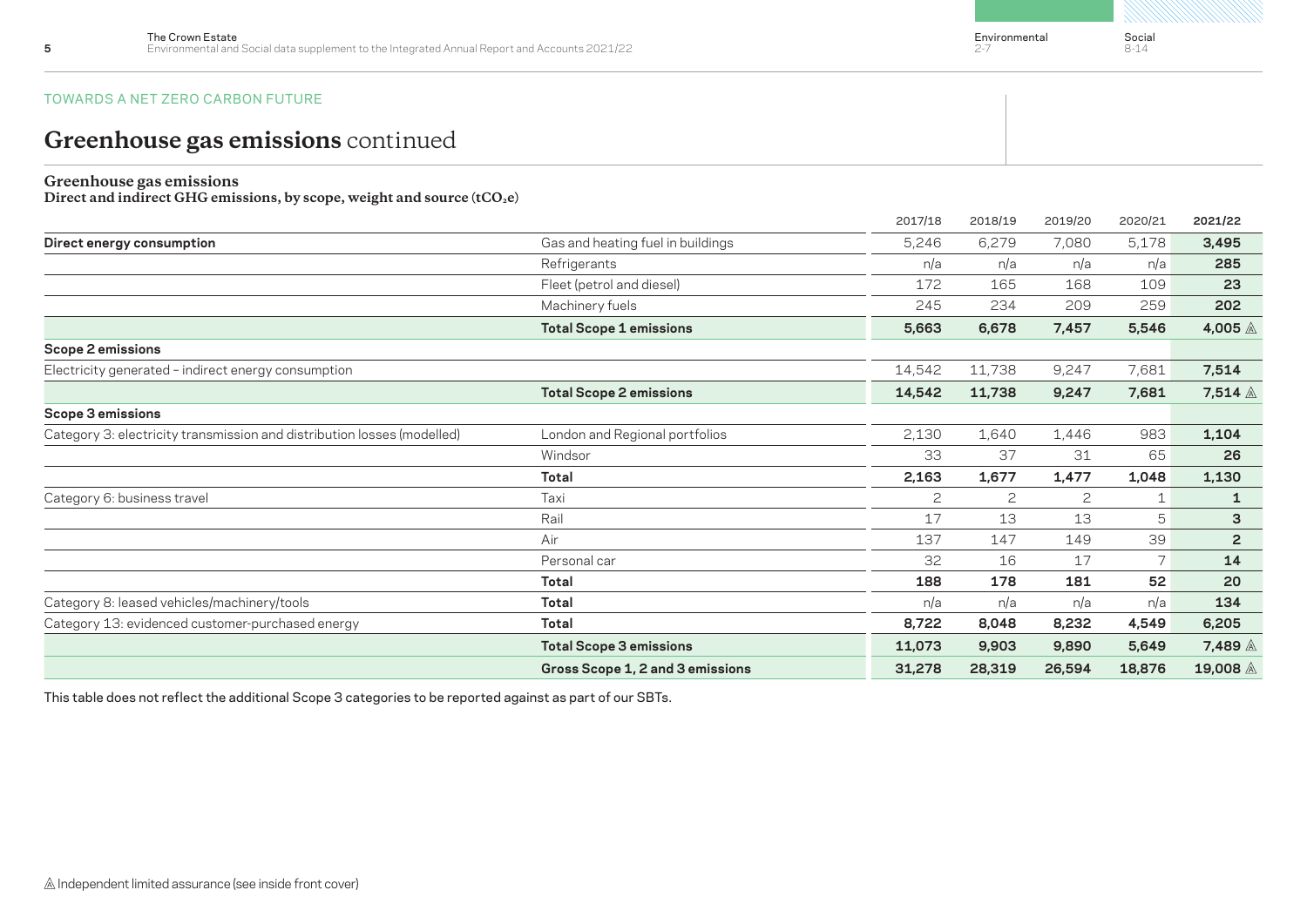#### STEWARDING THE UK'S NATURAL ENVIRONMENT AND BIODIVERSITY

## **Waste**

### **Operational waste**

Operational waste is defined as waste generated as a result of our direct activities or those of our customers where the disposal of waste is under our management (covering our London, Regional and Windsor portfolios).

### **Operational waste generated and disposal route**

|                                                                       | 2017/18 | 2018/19 | 2019/20 | 2020/21                                 | 2021/22 |
|-----------------------------------------------------------------------|---------|---------|---------|-----------------------------------------|---------|
| Waste generated from buildings where we<br>collect the waste (tonnes) | 6,281   | 8,297   | 8,465   | 2.263                                   | 5,476   |
| Percentage of non-hazardous waste diverted<br>from landfill           | 100%    | 100%    | 100%    | 100%                                    | 100%    |
| Waste disposal route                                                  |         |         |         |                                         |         |
| Recycled (following on-site segregation)                              | 50%     | 48%     | 43%     | 66%                                     | 43%     |
| Anaerobic digestion                                                   | 3%      | 6%      | 12%     | 7%                                      | 10%     |
| Composting                                                            | $0\%$   | $0\%$   | $0\%$   | $0\%$                                   | 4%      |
| <b>Total recycled</b>                                                 | 53%     | 54%     | 55%     | 73%                                     | 57%     |
| Incineration off site (with energy recovery)                          | 47%     | 46%     | 45%     | 27%                                     | 43%     |
| Waste cost avoided                                                    |         |         |         |                                         |         |
| Avoided landfill costs (£)                                            |         |         |         | 540,794 738,018 773,278 213,061 529,336 |         |
|                                                                       |         |         |         |                                         |         |

Avoided waste costs for 2021/22 are based on landfill tax of £96.70 per tonne (2020/21: £94.15 per tonne).

### **Operational waste generated – end disposal breakdown 2021/22**

Anaerobic digestion 10% Recycled (following  $\Box$  on-site segregation) 43% Incineration off-site (with energy recovery) 43% Composting 4% Total Recycled 57%

### **Construction waste**

Construction waste is defined as waste generated by our construction partners working on our behalf. The data in the table below does not include demolition waste. However, all development projects working to our newest version of the Development Sustainability Principles (DSPs) v3 are required to collect demolition waste data and it will be reported as new construction projects commence.

### **Construction waste generated and diverted**

|                                       | 2017/18 | 2018/19                 | 2019/20 | 2020/21 | 2021/22 |
|---------------------------------------|---------|-------------------------|---------|---------|---------|
| Construction waste generated (tonnes) | 2.007   | 2.830                   | 3.628   | 663     |         |
| Number of projects                    | 14      | 10                      | 4       |         |         |
| <b>Diversion from landfill</b>        |         |                         |         |         |         |
| % diverted from landfill              | 98%     | 89%                     | 94%     | 91%     |         |
| <b>Waste cost</b>                     |         |                         |         |         |         |
| Avoided landfill costs (£)            |         | 170,125 224,046 310,375 |         | 56.608  |         |
|                                       |         |                         |         |         |         |

There were no construction projects during 2021/22 and as a result no waste intensities are reported.

Environmental

 $\mapsto$ 

2-7

on **page 26**

[See related information in the Annual Report](https://thecrownestate.co.uk/Annual-Report-2022)

Social 8-14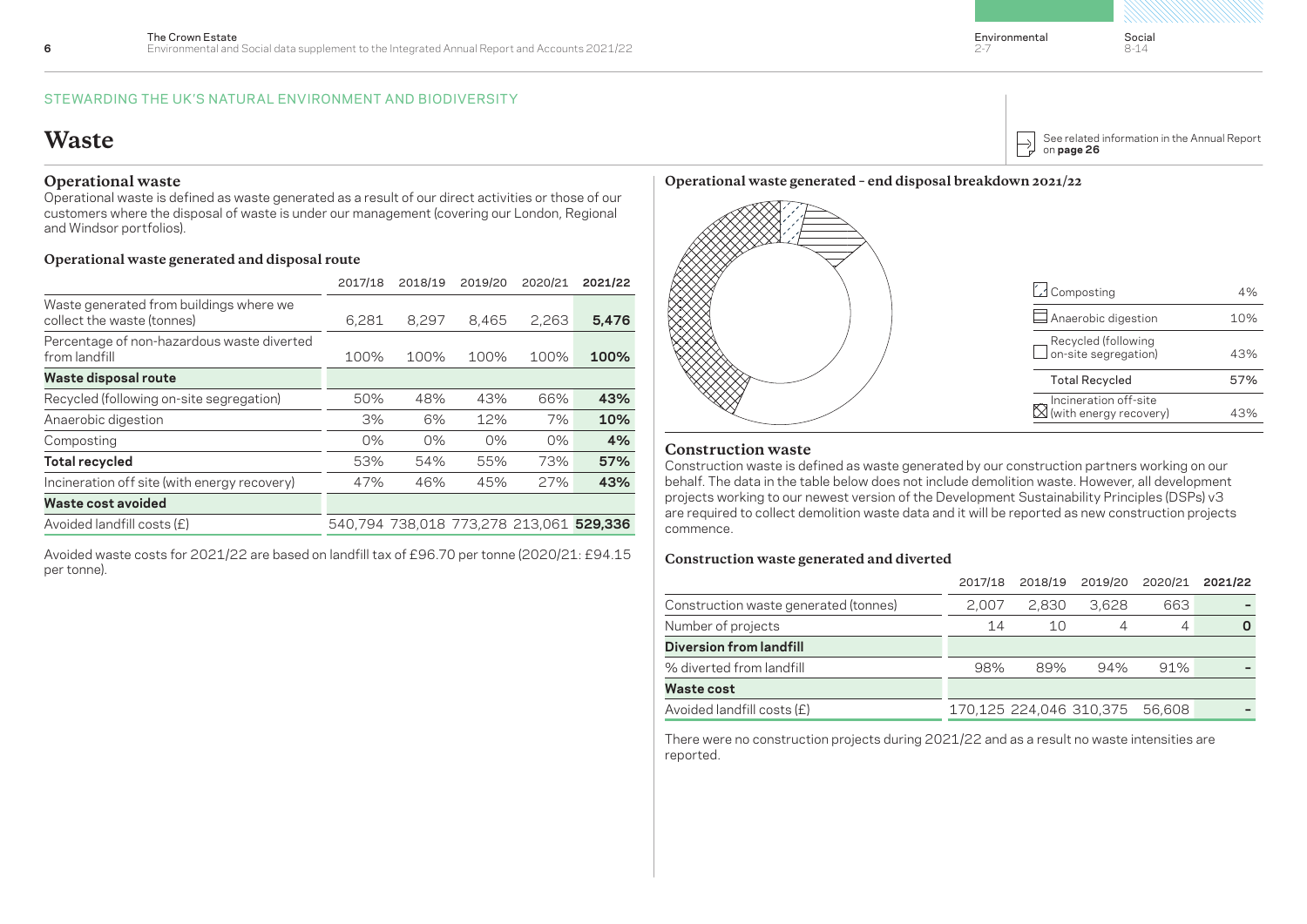Environmental

2-7

### STEWARDING THE UK'S NATURAL ENVIRONMENT AND BIODIVERSITY

### **Water**

| Water - absolute consumption $(m3)$                              |         |         |                                 |                                         |         |
|------------------------------------------------------------------|---------|---------|---------------------------------|-----------------------------------------|---------|
|                                                                  | 2017/18 | 2018/19 | 2019/20                         | 2020/21                                 | 2021/22 |
| Water consumption from municipal supplies:                       |         |         |                                 |                                         |         |
| London and Regional portfolios                                   |         |         |                                 | 221,964 376,364 359,648 330,512 338,000 |         |
| Windsor                                                          |         |         | 137,481 140,843 161,477 146,056 |                                         | 67,873  |
| Total water consumption from<br>municipal supplies               |         |         |                                 | 359,445 517,207 521,125 476,568 405,873 |         |
| Water consumption from other supplies:                           |         |         |                                 |                                         |         |
| Water abstraction from Windsor                                   | 29.441  | 60.508  |                                 | 36,013 120,659 191,836                  |         |
| Water from rainwater harvesting                                  | 8,668   | 6.922   | 11,745                          | 1.419                                   | 15.245  |
| Total water consumption (absolute)                               |         |         |                                 | 397,554 584,637 568,883 598,646 612,954 |         |
| Number of London and Regional<br>properties included in analysis | 66      | 73      | 75                              | 87                                      | 92      |
| Water consumption (m <sup>3</sup> ) (indirect use):              |         |         |                                 |                                         |         |
| <b>Construction projects</b>                                     | n/a     | 49,270  | 1,971                           | 1,094                                   | 0       |
| Number of projects included in analysis                          | n/a     | 9       | 4                               | 4                                       | 0       |

There were no construction projects during 2021/22.

**Absolute water consumption from municipal supplies (m3 )**





**Habitat creation and conservation**  $\Box$ 

See related information in<br>the Annual Report on **pages 26 -27** 

### **Green space (m2 )**

Cumulative additional 'valuable'1 green space created.

|                           |  | 2017/18 2018/19 2019/20 2020/21 2021/22 |  |
|---------------------------|--|-----------------------------------------|--|
| London (2012/13 baseline) |  | 2.984 3.359 3.362 3.703 <b>4.000</b>    |  |

1 Wild West End adopts the Preliminary Ecological Appraisal methodology for green spaces. For details see online at: **http://www.wildwestend.london/monitoring**

### **Windsor designated land**

The Windsor Estate is one of the country's most unique and important environmental and ecological sites. It comprises nearly 16,000 acres (6,500 hectares) of land, of which nearly half is subject to environmental, ecological and land use designations, such as:

- Special Area of Conservation (SAC)
- Special Protected Area (SPA)
- Sites of Special Scientific Interest (SSSls)

All of Windsor's SSSIs (2,980 hectares) are currently categorised as being in 'favourable' condition by Natural England.

The Estate has 1,600 hectares of parkland, 1,200 hectares of agricultural land and 3,100 hectares of woodland and forest, including at least 7,000 veteran and ancient trees (ongoing surveys suggest the total is actually much higher than this).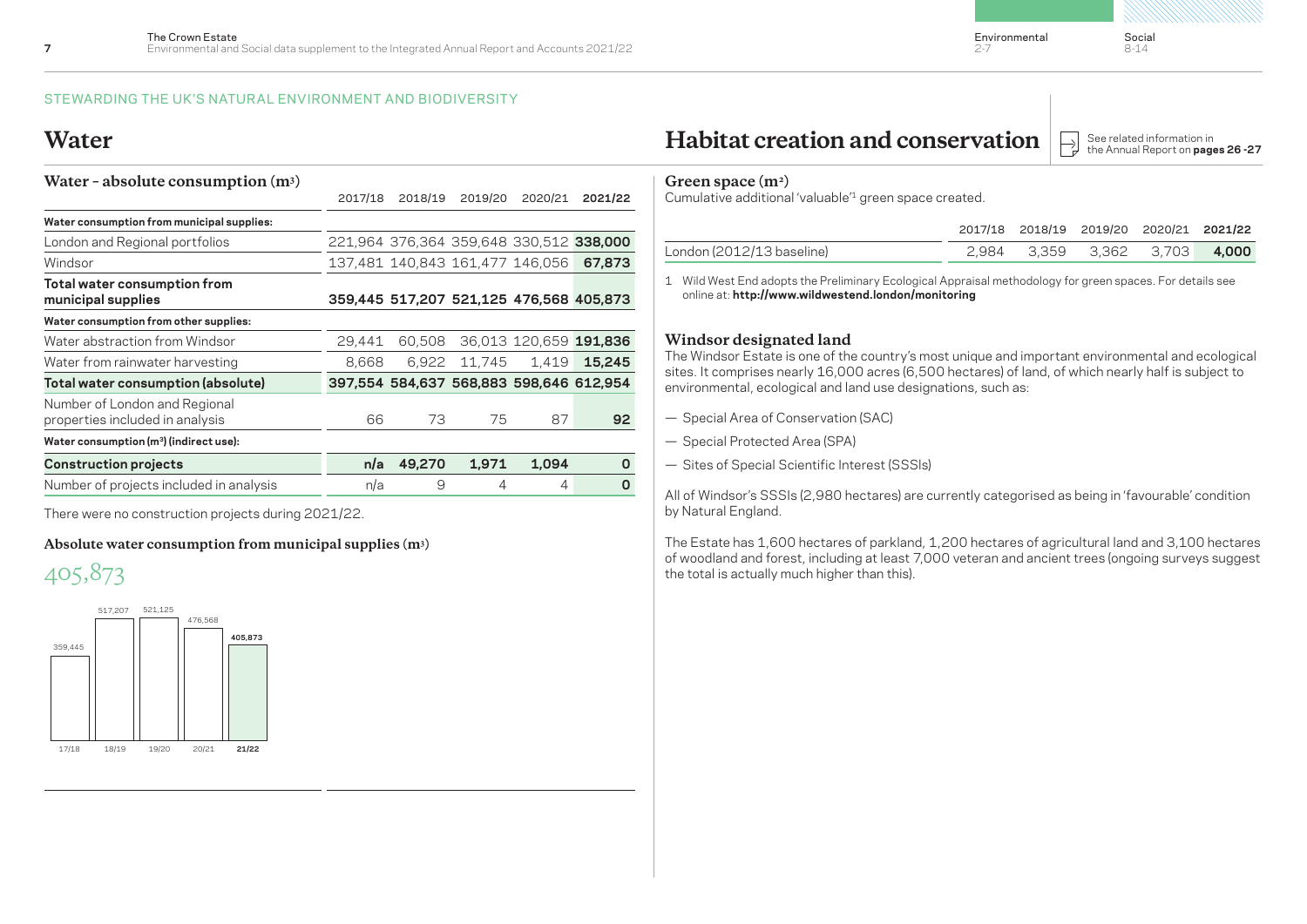### OUR COMMUNITIES

# **Supporting employment in local communities**

We partner with a number of others to help deliver employment and work experience opportunities for young people, often from disadvantaged backgrounds.

### **Employment programmes**

|                                           | 2018/19        | 2019/20        | 2020/21     | 2021/22 |
|-------------------------------------------|----------------|----------------|-------------|---------|
| <b>Recruit Regional</b>                   |                |                |             |         |
| Placements                                | 154            | 154            | 88          | 332     |
| <b>Mentoring Circles1</b>                 |                |                |             |         |
| Participants                              | n/a            | 12             | 12          | n/a     |
| subsequently employed                     | n/a            | 5              | 5           | n/a     |
| Intern programmes <sup>2</sup>            |                |                |             |         |
| Participants                              | $\overline{4}$ | 6              | 5           | 8       |
| subsequently employed (in related sector) | $\mathbf{2}$   | $\overline{4}$ | 4           | 1       |
| <b>Secondments</b>                        |                |                |             |         |
| Civil Service Graduate Fast Stream        | n/a            | n/a            | n/a         | 3       |
| <b>Apprenticeships</b>                    |                |                |             |         |
| Internal                                  | 5              | 3              | $\mathbf 1$ | 3       |
| Bike Drop <sup>3</sup>                    | n/a            | n/a            | 7           | n/a     |

1 The Mentoring Circles programme did not take place in 2021/22.

2 Our Next Generation Programme focuses on early careers. Over the last two years it has focused on internships.

3 We partnered with London Progression Collaboration to use part of our unused Apprenticeship Levy to fund apprenticeship schemes on behalf of our customers. Bike Drop took the opportunity.

[See related information in the Annual Report](https://thecrownestate.co.uk/Annual-Report-2022)  $\rightarrow$ on **page 29**

Social 8-14

2-7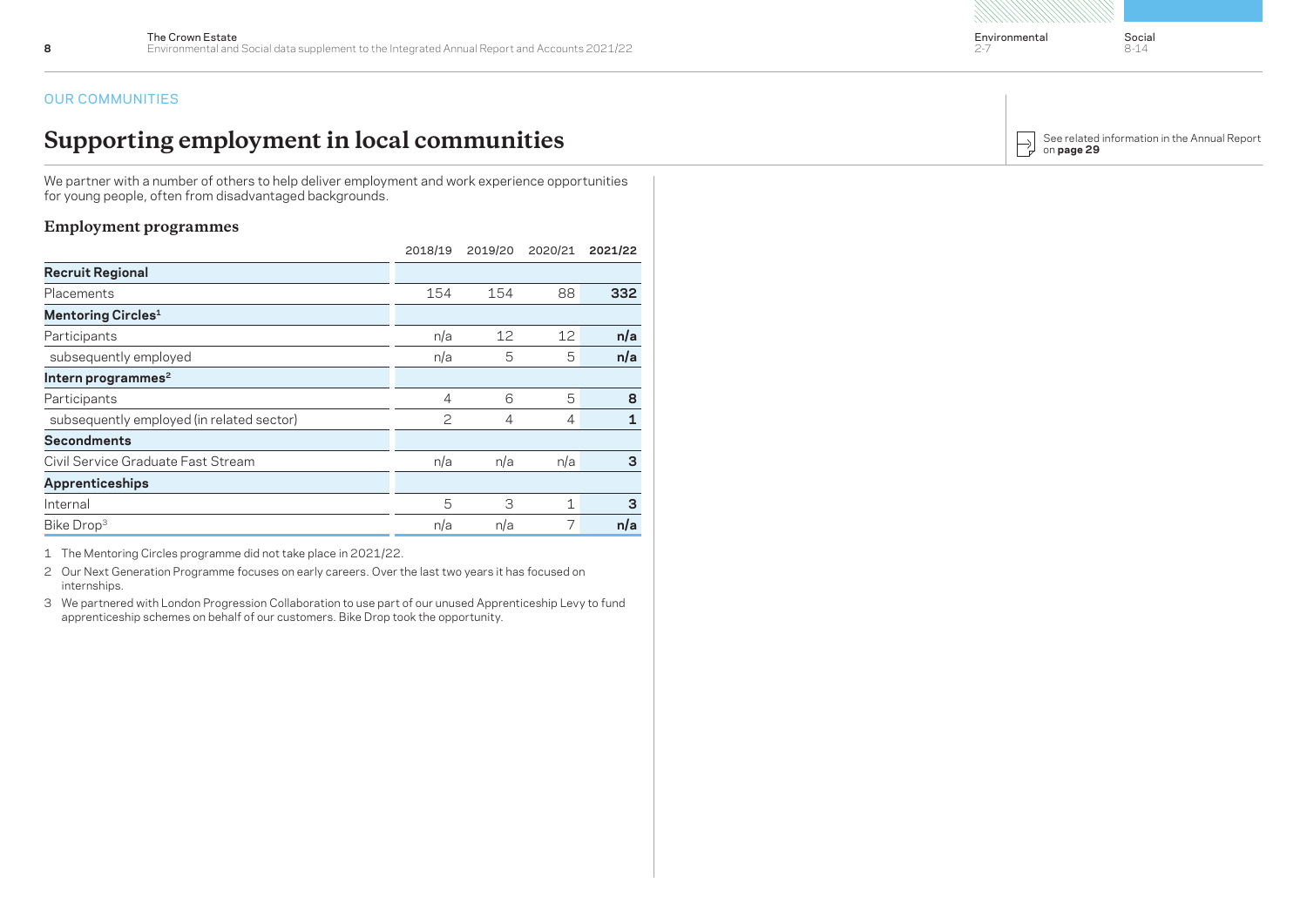### **Health and safety**

### **Metrics**

**Reporting of Injuries, Diseases and Dangerous Occurrences Regulations 2013 (RIDDORs)** We had six employee RIDDOR incidents (all at the Windsor Estate) and seven RIDDOR incidents involving members of the public within those parts of the portfolio managed on behalf of The Crown Estate by third parties.

#### **RIDDOR type**

|                    | 2018/19 2019/20 2020/21 2021/22 |  |
|--------------------|---------------------------------|--|
| RIDDORs - direct   |                                 |  |
| RIDDORs - indirect |                                 |  |

**Accident Frequency Rate (AFR), Accident Severity Rate (ASR) and Lost Time Injury Frequency Rate (LTIFR)**

|                         |      | 2018/19 2019/20 2020/21 2021/22 |      |                    |
|-------------------------|------|---------------------------------|------|--------------------|
| AFR                     | 0.24 | 0.00                            | 0.21 | $0.58\, \triangle$ |
| <b>Construction AFR</b> | 0.00 | 0.00                            | 0.24 | 0.00 <sub>AA</sub> |
| ASR                     | 0.06 | 0.04                            | 0.02 | 0.06               |
| <b>LTIFR</b>            | n/a  | n/a                             | n/a  | $0.61\, \triangle$ |

### **Environmental incidents**

We had no reportable environmental incidents during 2021/22 and 17 non-reportable incidents.

| Environmental incidents |     | 2018/19 2019/20 2020/21 2021/22 |  |
|-------------------------|-----|---------------------------------|--|
| Reportable              | NR. |                                 |  |
| Non-reportable          | NR. |                                 |  |
| Fines incurred $(E)$    |     |                                 |  |

NR – not reported.



[See related information in the Annual Report](https://thecrownestate.co.uk/Annual-Report-2022) on **page 29**

**Reporting of Injuries, Diseases and Dangerous Occurrences Regulations 2013 (RIDDOR)**  covers incidents which require to be reported to the Health and Safety Executive (HSE).

**Accident Frequency Rate (AFR)** measures the total number of injuries sustained by employees of The Crown Estate, reportable to the HSE under the RIDDOR regulations, per 100,000 employee hours worked. This is calculated by: number of employee RIDDOR injuries divided by total hours worked x 100,000. This excludes non-injury incidents.

**Construction Accident Frequency Rate (AFR)** measures the total number of injuries sustained on a development led project of The Crown Estate, reportable to HSE under the RIDDOR regulations, per 100,000 site employee hours worked. This is calculated by: number of site employee RIDDOR injuries at the development sites / total hours worked x 100,000). This excludes non injury incidents and only applies to notifiable projects (projects that have been live during the reporting period).

**Accident Severity Rate (ASR)** measures the total number of Crown Estate employee lost days/total hours worked x 1,000. Number of employees lost days per 1,000 hours worked (any lost days from 1-180) relating to direct employees only including absence relating to accidents.

**Lost Time Injury Frequency rate (LTIFR)** Captures any injury sustained to an employee of The Crown Estate and the wider supply chain that impacted their ability to go to work the next day and thereafter following the injury. This is calculated by the number of lost time injuries (inclusive of RIDDOR injuries) divided by the hours worked times 100,000.

2-7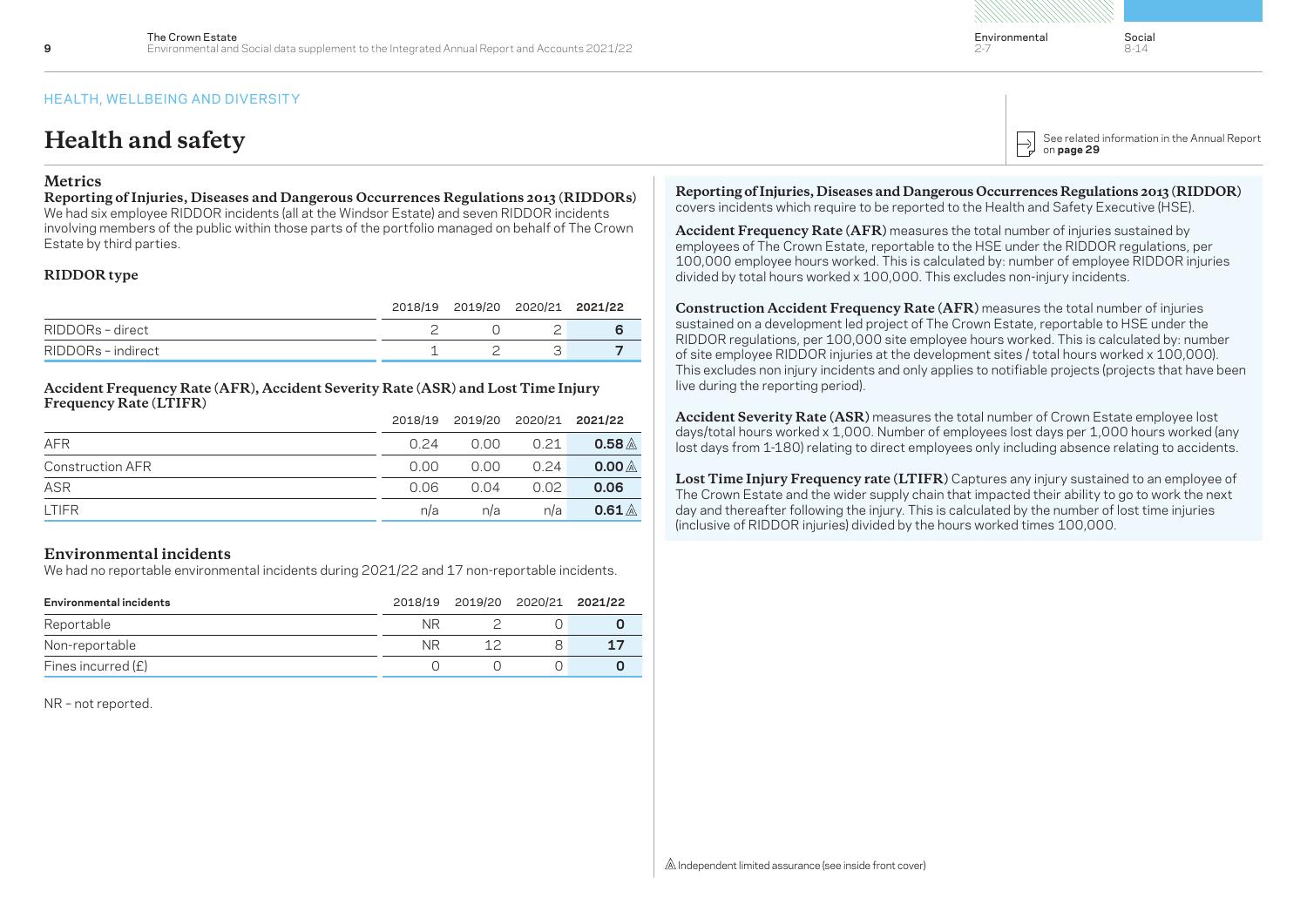### **Our people**

### **Wellbeing and mental health**

| Sickness absence rate | 2018/19 | 2019/20 2020/21 2021/22 |     |      |
|-----------------------|---------|-------------------------|-----|------|
| Sickness rate         | 2.31    | 2.63                    | 166 | 2.03 |
| National average      |         |                         |     | 2.5  |

Source of national average is XpertHR.

| Mental health first aiders                                | 2018/19    | 2019/20 2020/21 2021/22 |     |      |
|-----------------------------------------------------------|------------|-------------------------|-----|------|
| Number of trained mental health first aiders (volunteers) | 43         |                         | 64  | 51   |
| Number of staff (as at 31 March)                          | 433        | 472                     | 495 | 543  |
| Ratio of first aiders to staff members                    | 1.1 $\cap$ | 1.7                     | 1.R | 1:11 |

### **Employee engagement**

Our Group-wide employee engagement survey, One Voice, is completed once a year. In 2021/22 84% of our employees completed the survey (2020/21: 79%).

Percentages stated in the results below refer to the total favourable responses to an answer. Favourable responses were the top two response options ('agree' or 'tend to agree') out of five options offered. The UK national benchmark is provided by Willis Towers Watson.

### **Areas where we performed well compared to the benchmark:**

| I am proud to work for<br>The Crown Estate'    | Empowerment                                                            |                                             |
|------------------------------------------------|------------------------------------------------------------------------|---------------------------------------------|
|                                                | 80%                                                                    |                                             |
| positive response<br>(2020/21: 93%)            | positive response<br>(2020/21: 78%)                                    |                                             |
| 5 percentage points<br>above the benchmark     | In line with the<br>benchmark                                          |                                             |
| The Crown Estate is a<br>'Great place to work' | Areas where we need to improve compared to the benchmark:<br>Wellbeing | Talent and opportunity                      |
|                                                |                                                                        | 54%                                         |
| positive response<br>(2020/21: 84%)            | positive response<br>(2020/21: 86%)                                    | positive response<br>(2020/21: 58%)         |
| 2 percentage points below<br>the benchmark     | 2 percentage points below<br>the benchmark                             | 10 percentage points below<br>the benchmark |
|                                                |                                                                        |                                             |



Social 8-14

 $2 - 7$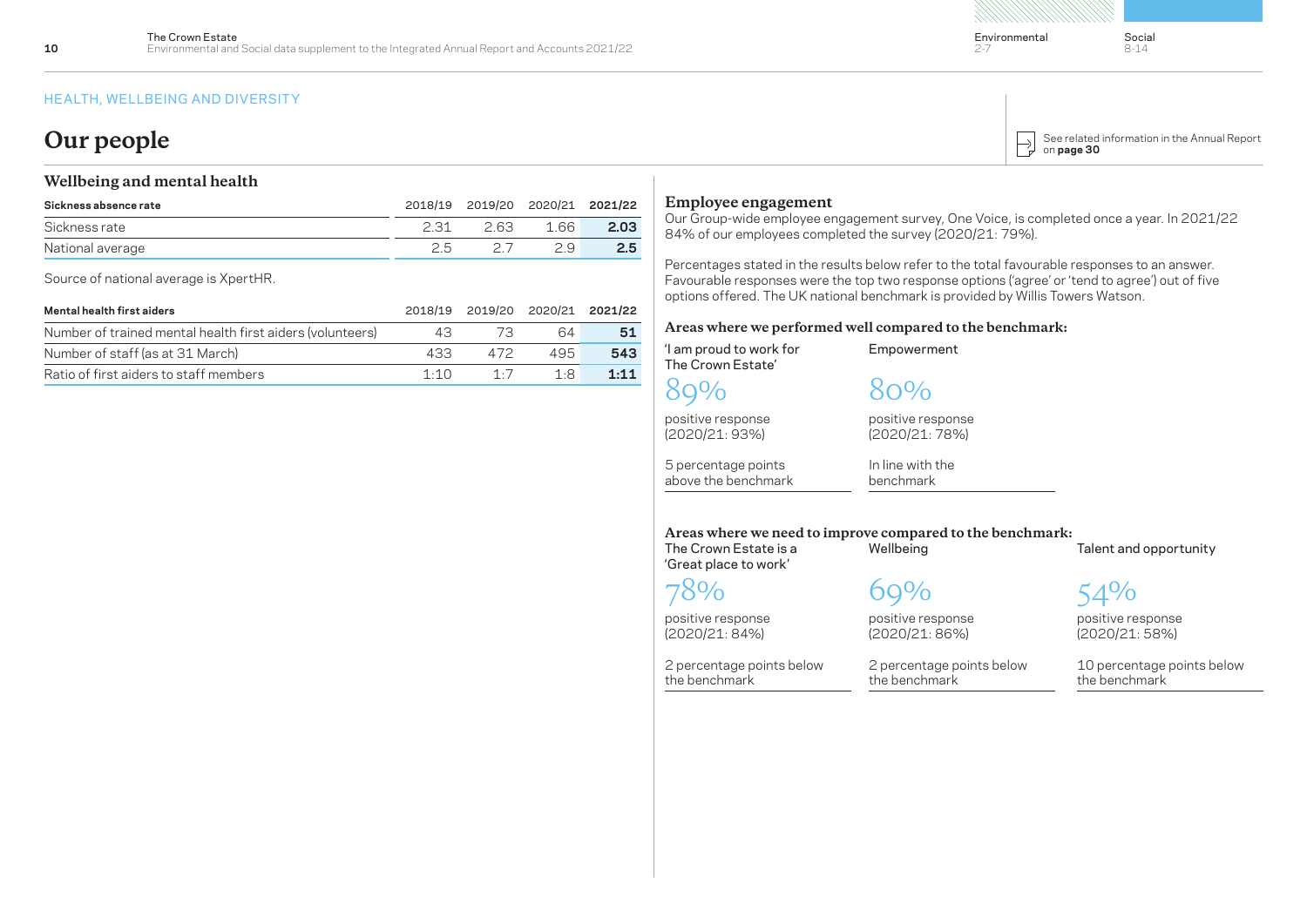## **Our people** continued

### **Ethnicity**

|                                  | 2018/19<br>$\%$ | 2019/20 2020/21 2021/22<br>$\frac{1}{2}$ | $\%$ | %  |
|----------------------------------|-----------------|------------------------------------------|------|----|
| White                            | 54              | 56                                       | 58   | 56 |
| Black, Asian and Minority Ethnic |                 |                                          |      |    |
| Not disclosed                    | 40              | 36                                       | 34   | 36 |

### **Staff ethnicity as at March 2022**



### **Female representation**

|                                                                                                  |    | 2018/19        |    | 2019/20       | 2020/21 |          | 2021/22 |          |
|--------------------------------------------------------------------------------------------------|----|----------------|----|---------------|---------|----------|---------|----------|
|                                                                                                  |    | % Number       |    | % Number      |         | % Number |         | % Number |
| Proportion and number of Board<br>Members (including Counsellors)<br>who are female <sup>1</sup> | 44 | $\overline{4}$ | 50 | 4             | 50      | 4        | 57      |          |
| Proportion and number of<br>senior management team (GLT)<br>who are female                       | 60 | З              | 50 | $\mathcal{P}$ | 30      | З        | 45      | 5        |
| Proportion and number of<br>employees who are female <sup>2</sup>                                | 37 | 156            | 39 | 178           | 41      | 199      |         | 220      |

1 Prior year figures have been restated as previously Counsellors were not included in the calculation.

2 This figure is based on the average number of female staff throughout the year (prior year figures have been restated as they were previously calculated by reference to the number of staff at the year end date).

| Staff breakdown by gender, employment type and region |  |  |
|-------------------------------------------------------|--|--|
|                                                       |  |  |

| Based on average number of staff    |         |         |         |         |         |
|-------------------------------------|---------|---------|---------|---------|---------|
| throughout the year                 | 2017/18 | 2018/19 | 2019/20 | 2020/21 | 2021/22 |
| <b>Total staff</b>                  | 404     | 420     | 456     | 481     | 512     |
| <b>Employment contract</b>          |         |         |         |         |         |
| Full time                           | 372     | 378     | 412     | 435     | 470     |
| as a proportion of total staff      | 92%     | 90%     | 90%     | 90%     | 92%     |
| Part time                           | 32      | 42      | 44      | 46      | 42      |
| as a proportion of total staff      | 8%      | 10%     | 10%     | 10%     | 8%      |
| Gender                              |         |         |         |         |         |
| Female                              | 150     | 156     | 178     | 199     | 220     |
| number of females working full time | 129     | 130     | 151     | 167     | 190     |
| proportion working full time        | 86%     | 83%     | 85%     | 84%     | 86%     |
| number of females working part time | 21      | 26      | 27      | 32      | 30      |
| proportion working part time        | 14%     | 17%     | 15%     | 16%     | 14%     |
| Male                                | 254     | 264     | 278     | 282     | 292     |
| number of males working full time   | 243     | 248     | 261     | 268     | 280     |
| proportion working full time        | 96%     | 94%     | 94%     | 95%     | 96%     |
| number of males working part time   | 11      | 16      | 17      | 14      | 12      |
| proportion working part time        | 4%      | 6%      | 6%      | 5%      | 4%      |
| Demographics                        |         |         |         |         |         |
| London                              | 231     | 248     | 288     | 319     | 349     |
| Windsor                             | 173     | 172     | 168     | 162     | 163     |

 $2 - 7$ 

Social 8-14

[See related information in the Annual Report](https://thecrownestate.co.uk/Annual-Report-2022) on **pages 30-31**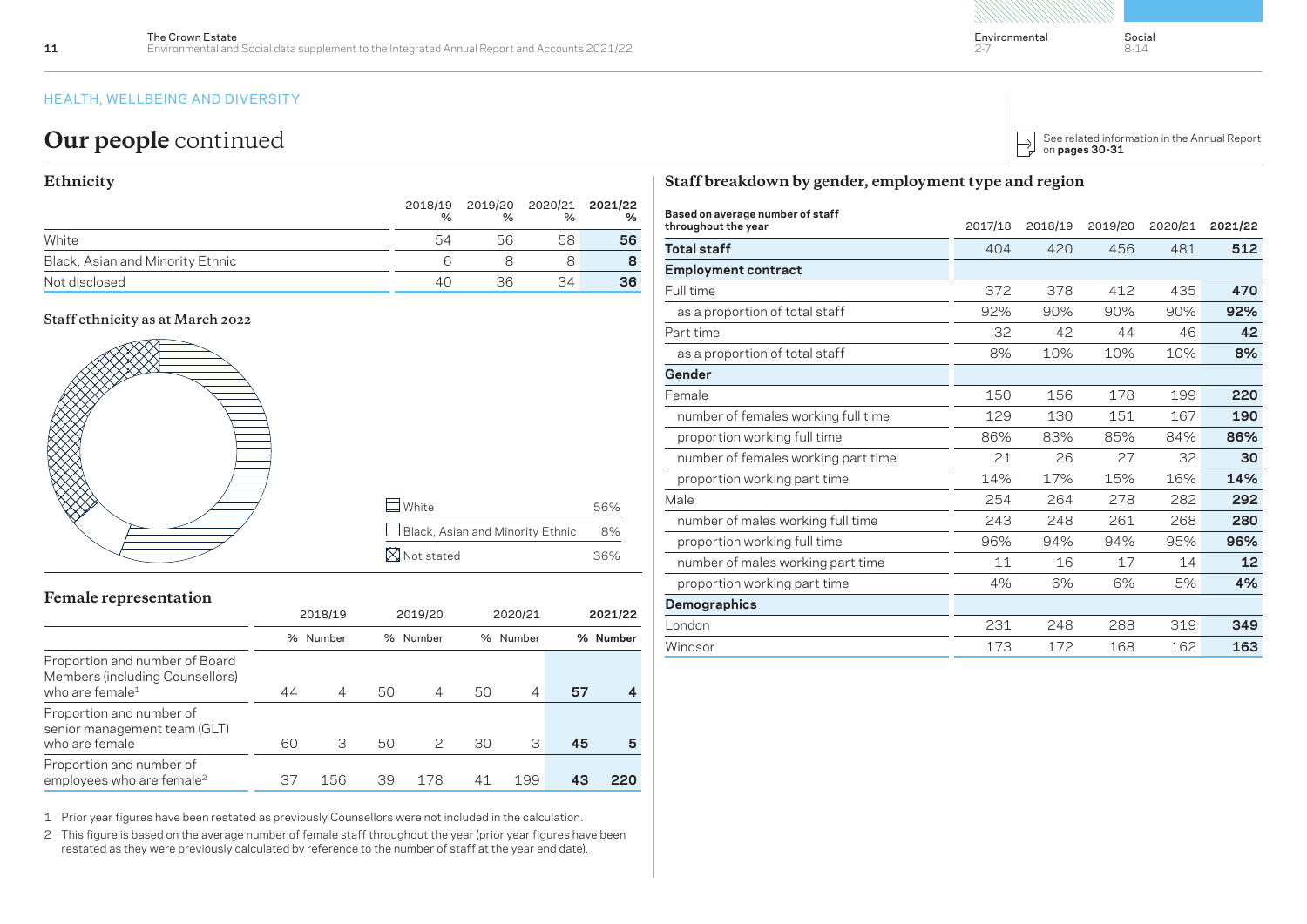### **Our people** continued

### **Gender pay gap**

| As at April each year | 2017   | 2018                         | 2019 | 2020 | 2021                                                     |
|-----------------------|--------|------------------------------|------|------|----------------------------------------------------------|
| Mean base pay gap     | $-3\%$ |                              |      |      | $-5.6\%$ $-3.2\%$ $+5.9\%$ $+5.8\%$ $\diamond$           |
| Median base pay gap   |        |                              |      |      | $-31\%$ $-25.6\%$ $-13.0\%$ $-6.3\%$ $+1.9\%$ $\diamond$ |
| Mean bonus pay gap    |        |                              |      |      | $+16\% +10.4\% -0.6\% +14.6\% +8.1\%$                    |
| Median bonus pay gap  |        | $-12\% -576\% -541\% -612\%$ |      |      | $-7.2\%$ $\diamond$                                      |

A positive figure indicates the pay gap favours men, a negative figure indicates the pay gap favours women.

See the full report on gender pay on our website at: t[hecrownestate.co.uk/gender-pay-gap](https://www.thecrownestate.co.uk/gender-pay-gap/)

#### **Assurance**

◊ This data has been reproduced from our website disclosure and has been independently assured by KPMG LLP under ISAE (UK) 3000. KPMG's unqualified Limited Assurance Opinion can be viewed online at: [thecrownestate.co.uk/assurance-reporting](https://www.thecrownestate.co.uk/annual-report-2022/assurance)

### **Learning and development**

**Average hours of training per year per person** a reduction of 20% on 2020/21

### 8 hours



### **Volunteering**

Volunteering activity included working with our existing partners such as the Drive Forward Foundation where our colleagues volunteered their time as mentors. We also formed new partnerships including Under One Sky - a charity helping the homeless community by providing them with snacks and clothing.

| <b>Employee volunteering</b>                                      | 2017/18 | 2018/19 | 2019/20 | 2020/21 | 2021/22 |
|-------------------------------------------------------------------|---------|---------|---------|---------|---------|
| Number of staff volunteering                                      | 208     | 180     | 174     | 175     | 42      |
| Total number of staff (average)                                   | 404     | 420     | 456     | 481     | 512     |
| Proportion of staff volunteering                                  | 51%     | 43%     | 38%     | 36%     | 8%      |
| Number of volunteering hours                                      | 2.705   | 1.915   | 1.408   | 2.104   | 276     |
| Average number of hours spent volunteering<br>per member of staff |         | 5       | З       | 4       | 0.5     |

 $\mapsto$ 

2-7

[See related information in the Annual Report](https://thecrownestate.co.uk/Annual-Report-2022)

on **pages 31-32**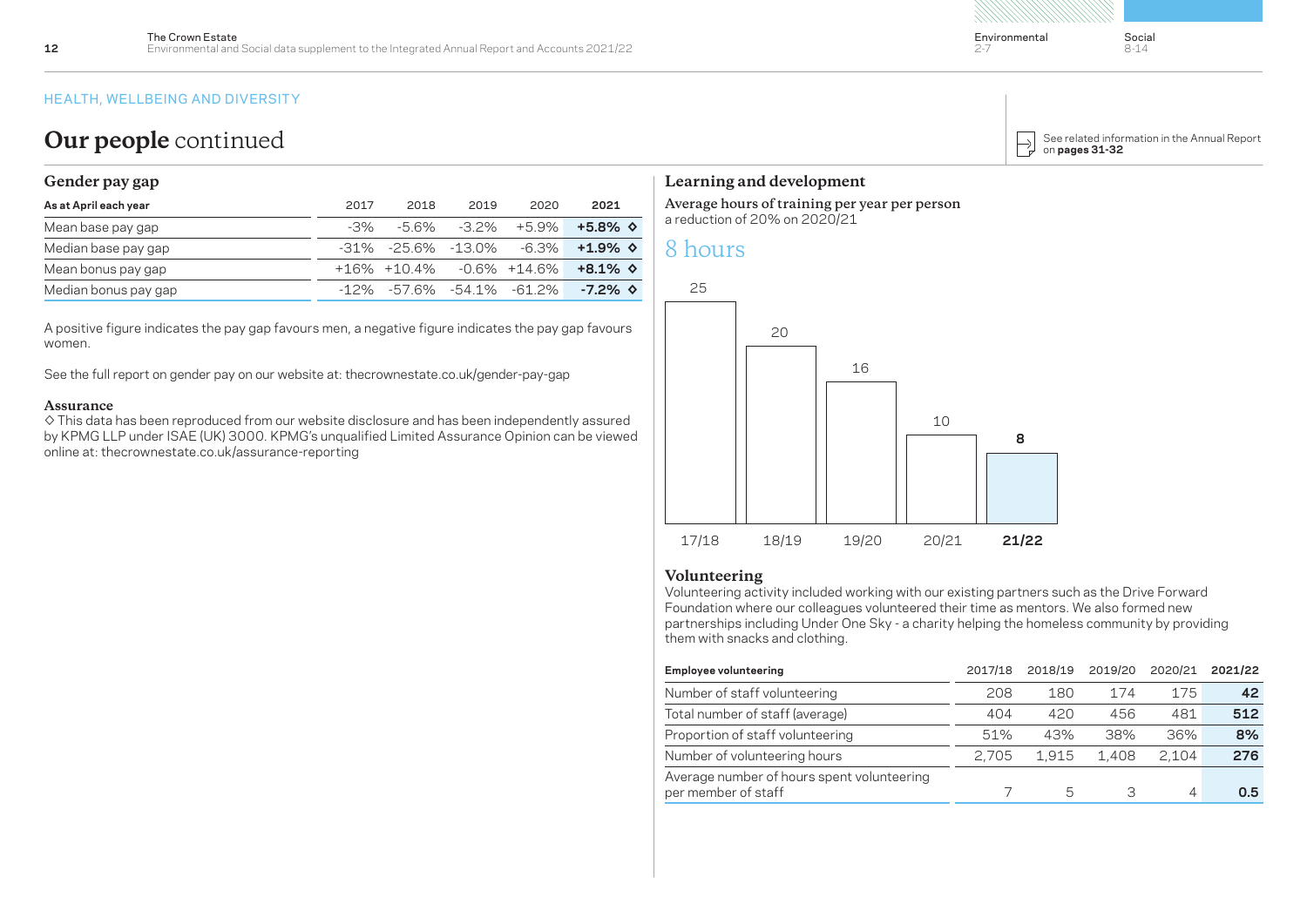# **Our people** continued

### **Staff turnover**

#### **Staff voluntary turnover rate**

% of total staff based on average number of staff for each financial year

### 11.1%



| Total number and rate of staff turnover by gender,<br>age group and region | 2017/18     | 2018/19 | 2019/20        | 2020/21 | 2021/22 |
|----------------------------------------------------------------------------|-------------|---------|----------------|---------|---------|
| Total number of staff leaving during<br>reporting period                   | 28          | 28      | 30             | 37      | 57      |
| Turnover rate (% of total staff) based on<br>average number of staff       | 6.9%        | 6.7%    | 6.6%           | 7.7%    | 11.1%   |
| Gender                                                                     |             |         |                |         |         |
| Female (number)                                                            | 10          | 12      | 12             | 16      | 15      |
| Male (number)                                                              | 18          | 16      | 18             | 21      | 42      |
| Female turnover rate (% of average number of<br>female staff)              | 6.7%        | 7.7%    | 6.7%           | 8.0%    | 6.8%    |
| Male turnover rate (% of average number of<br>male staff)                  | 7.1%        | 6.1%    | 6.5%           | 7.4%    | 14.4%   |
| Age                                                                        |             |         |                |         |         |
| 16-24                                                                      | $\mathbf 1$ |         | 1              | 5       | 1       |
| 25-35                                                                      | 7           | 3       | 13             | 8       | 18      |
| $36 - 45$                                                                  | 12          | 9       | $\overline{7}$ | 6       | 17      |
| 46-55                                                                      | 5           | 6       | $\mathbf{2}$   | 6       | 13      |
| Over 55                                                                    | 3           | 10      | $\overline{7}$ | 12      | 8       |
| Region                                                                     |             |         |                |         |         |
| London                                                                     | 21          | 21      | 18             | 19      | 38      |
| Windsor                                                                    | 7           | 7       | 12             | 18      | 19      |

#### [See related information in the Annual Report](https://thecrownestate.co.uk/Annual-Report-2022)  $\mapsto$ on **page 33**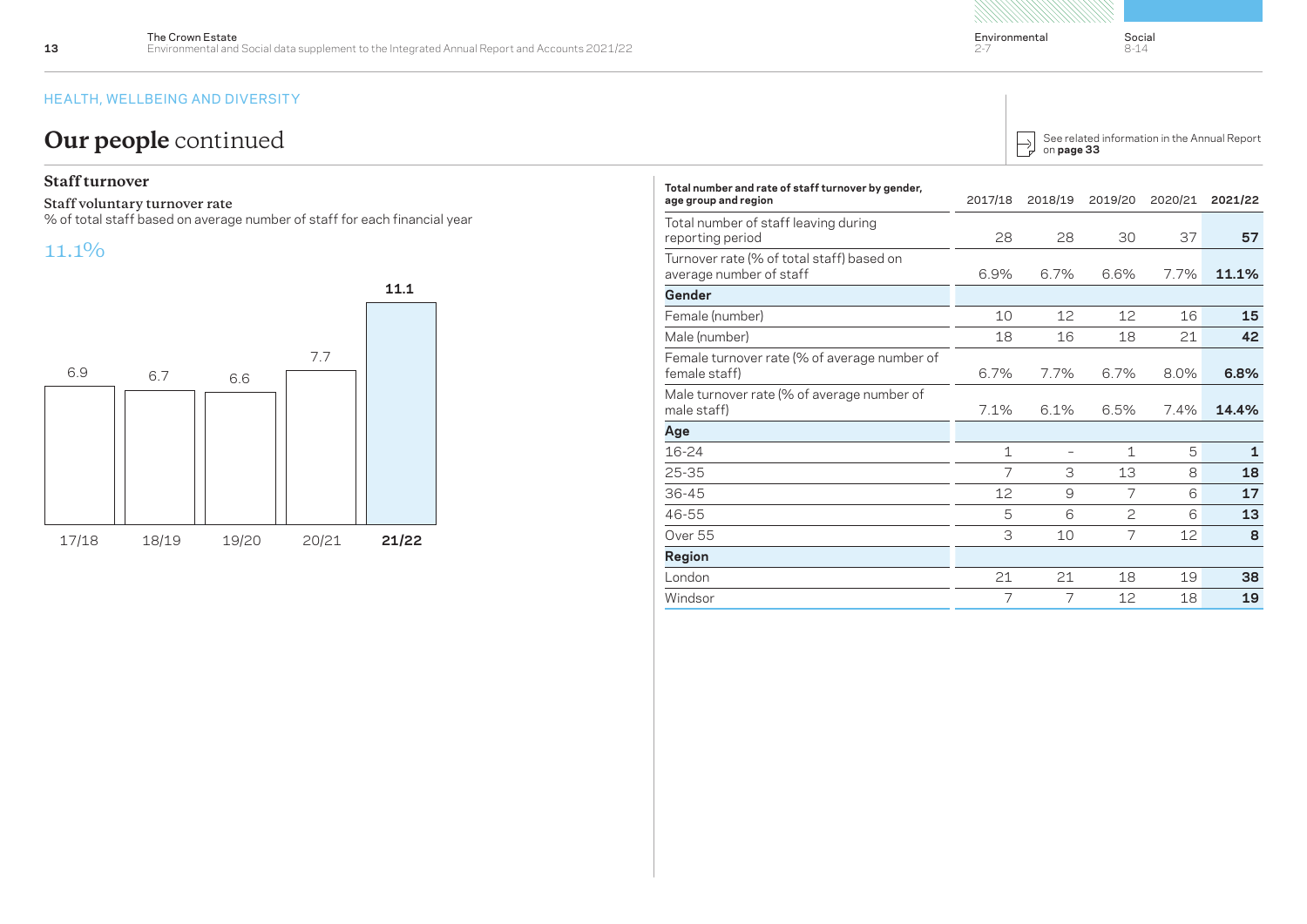STAKEHOLDER ENGAGEMENT

### **Our customers**

### **Customer satisfaction**

We have outperformed the Institute of Customer Service benchmark each year

# 81%

of our customers are 'satisfied' or 'very satisfied'



In 2018/19 London, Regional, Marine and Rural customers were surveyed.

In all other years London and Regional customers were surveyed.

### **Net Promoter Score**

We have outperformed the Institute of Customer Service Net Promoter Score (NPS) UK benchmark each year

29

London and Regional portfolios



 $\mapsto$ 

 $2 - 7$ 

on **page 33**

[See related information in the Annual Report](https://thecrownestate.co.uk/Annual-Report-2022)